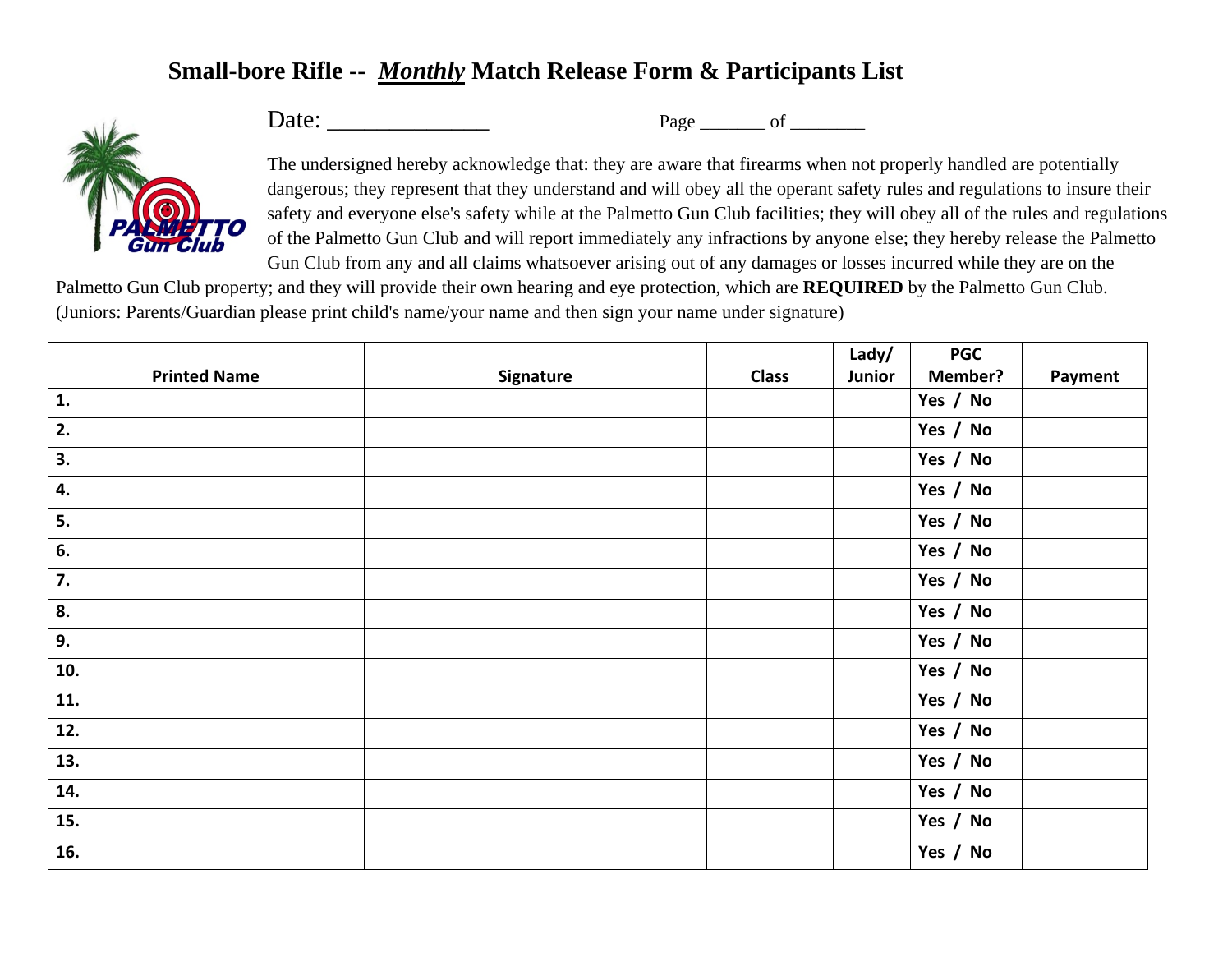## **Small-bore Rifle --** *Monthly* **Match Release Form & Participants List**



Date: \_\_\_\_\_\_\_\_\_\_\_\_\_ Page \_\_\_\_\_ of \_\_\_\_\_

The undersigned hereby acknowledge that: they are aware that firearms when not properly handled are potentially dangerous; they represent that they understand and will obey all the operant safety rules and regulations to insure their safety and everyone else's safety while at the Palmetto Gun Club facilities; they will obey all of the rules and regulations of the Palmetto Gun Club and will report immediately any infractions by anyone else; they hereby release the Palmetto Gun Club from any and all claims whatsoever arising out of any damages or losses incurred while they are on the

Palmetto Gun Club property; and they will provide their own hearing and eye protection, which are **REQUIRED** by the Palmetto Gun Club. (Juniors: Parents/Guardian please print child's name/your name and then sign your name under signature)

|                     |           |              | Lady/  | <b>PGC</b>     |         |
|---------------------|-----------|--------------|--------|----------------|---------|
| <b>Printed Name</b> | Signature | <b>Class</b> | Junior | <b>Member?</b> | Payment |
| 17.                 |           |              |        | Yes / No       |         |
| 18.                 |           |              |        | Yes / No       |         |
| 19.                 |           |              |        | Yes / No       |         |
| 20.                 |           |              |        | Yes / No       |         |
| 21.                 |           |              |        | Yes / No       |         |
| 22.                 |           |              |        | Yes / No       |         |
| 23.                 |           |              |        | Yes / No       |         |
| 24.                 |           |              |        | Yes / No       |         |
| 25.                 |           |              |        | Yes / No       |         |
| 26.                 |           |              |        | Yes / No       |         |
| 27.                 |           |              |        | Yes / No       |         |
| 28.                 |           |              |        | Yes / No       |         |
| 29.                 |           |              |        | Yes / No       |         |
| 30.                 |           |              |        | Yes / No       |         |
| 31.                 |           |              |        | Yes / No       |         |
| 32.                 |           |              |        | Yes / No       |         |